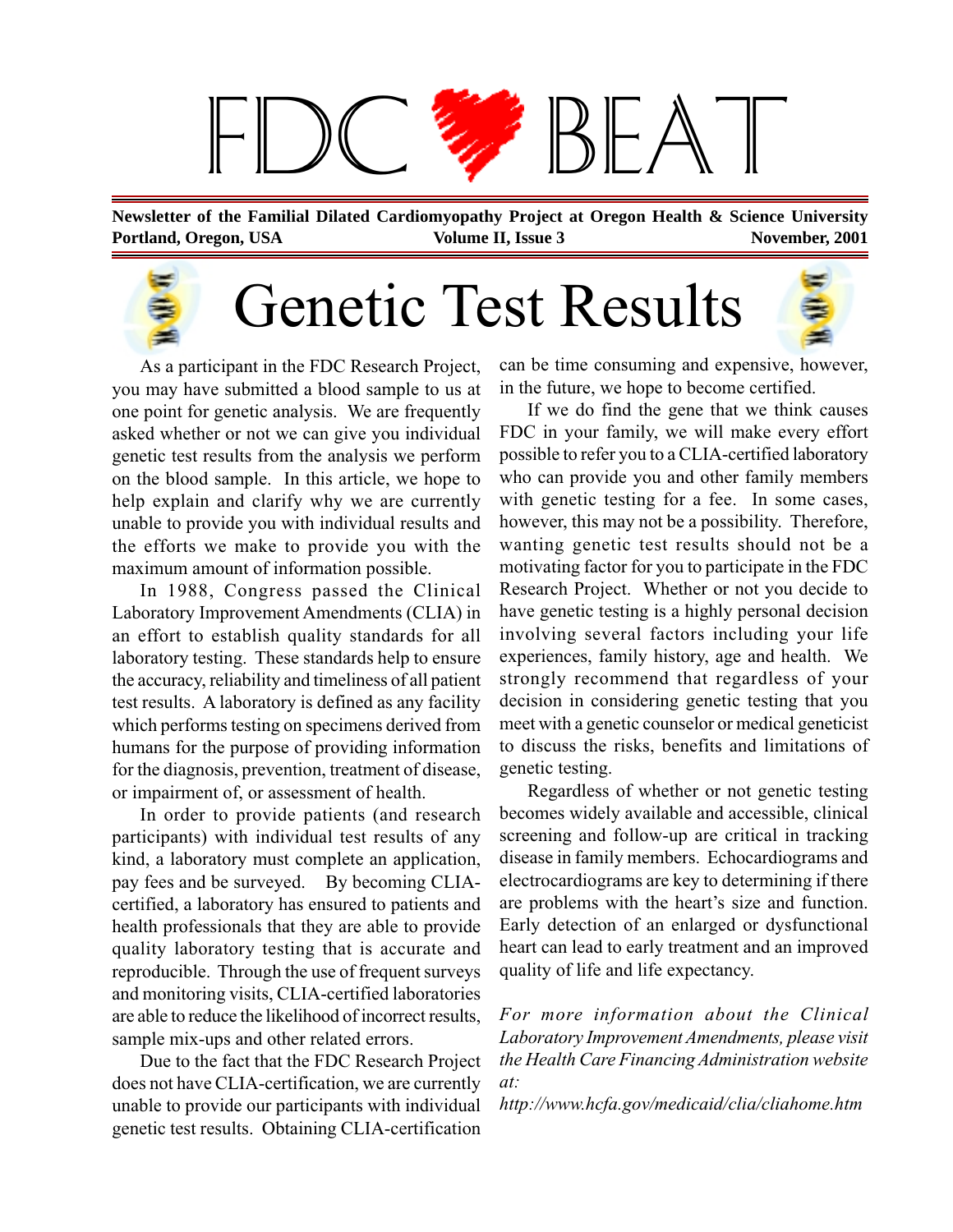

## Research Papers, Posters and Presentations



 Our group has published two new scientific papers in medical journals; please encourage your physicians to take a look at them:

Jakobs P.M., Hanson E.L., Crispell K.A., Toy W., Keegan H., Schilling K., Icenogle T.B., Litt M., & Hershberger R.E. 2001. Novel lamin A/C mutations in two families with dilated cardiomyopathy and conduction system disease. *Journal of Cardiac Failure* 7(3):249-256.

Hanson E.L. & Hershberger R.E. 2001. Genetic counseling and screening issues in familial dilated cardiomyopathy. *Journal of Genetic Counseling* 10(5):397-415.

 We have also had several abstracts accepted for poster or slide presentations at national meetings. Recently presented as a poster at the *Heart Failure Society of America* meeting in Washington, D.C. in September:

Crispell K.A., Coates K., Toy W., Hanson E.L., & Hershberger R.E. 2001. Results of follow-up screening six years after initial screening in a large family with dilated cardiomyopathy.

 Recently presented as a poster at the *American Society of Human Genetics* meeting in San Diego in October:

Jakobs P.M., Keegan H., Hanson E.L., Litt M., & Hershberger R.E. 2001. Novel mutations in four families with dilated cardiomyopathy and conduction system disease cluster in the rod domain of lamin A/C.

 To be presented in a slide session at the *American Heart Association* Scientific Sessions in November in Washington, D.C.:

Hanson E.L., Jakobs P.M., Crispell K.A., Toy W., Keegan H., Schilling K., Icenogle T.B., Litt M., & Hershberger R.E. 2001. Novel lamin A/C gene mutations in three of sixteen large familes with dilated cardiomyopathy.

*This work would not have been possible without your and your family's help – thank you again!*



#### **FDC Heart-to-Heart Reach Out Reminder**



Just a reminder to everyone who was considering submitting a piece for our First Annual FDC Heart-to-Heart Reach Out...we are still accepting submissions for anyone with a story to share! Types of submissions include, but are not limited to, stories, drawings, reflections, photos and/or poems. They can address a wide variety of topics, including how FDC has impacted you or your family, memories of a family member who had FDC, what kind of interactions you have had with the FDC Research Project personnel, why you chose to participate in the research program, and/or what your hopes are for the future of FDC diagnosis and treatment. If you have further questions, please contact Kelly Coates on the FDC Project toll-free number (1-877-800-3430, ext 1). Submissions may be published anonymously at your request. You can send your submissions to us by:

1) sending it as an attachment in an email to coatesk@ohsu.edu; 2) visiting our website at http://www.fdc.to and send it in an email from the "Contact Us" page; 3) writing us at: FDC Research Project Attn: FDC BEAT Division of Cardiology, UHN-62 3181 SW Sam Jackson Park Road

Portland, OR 97201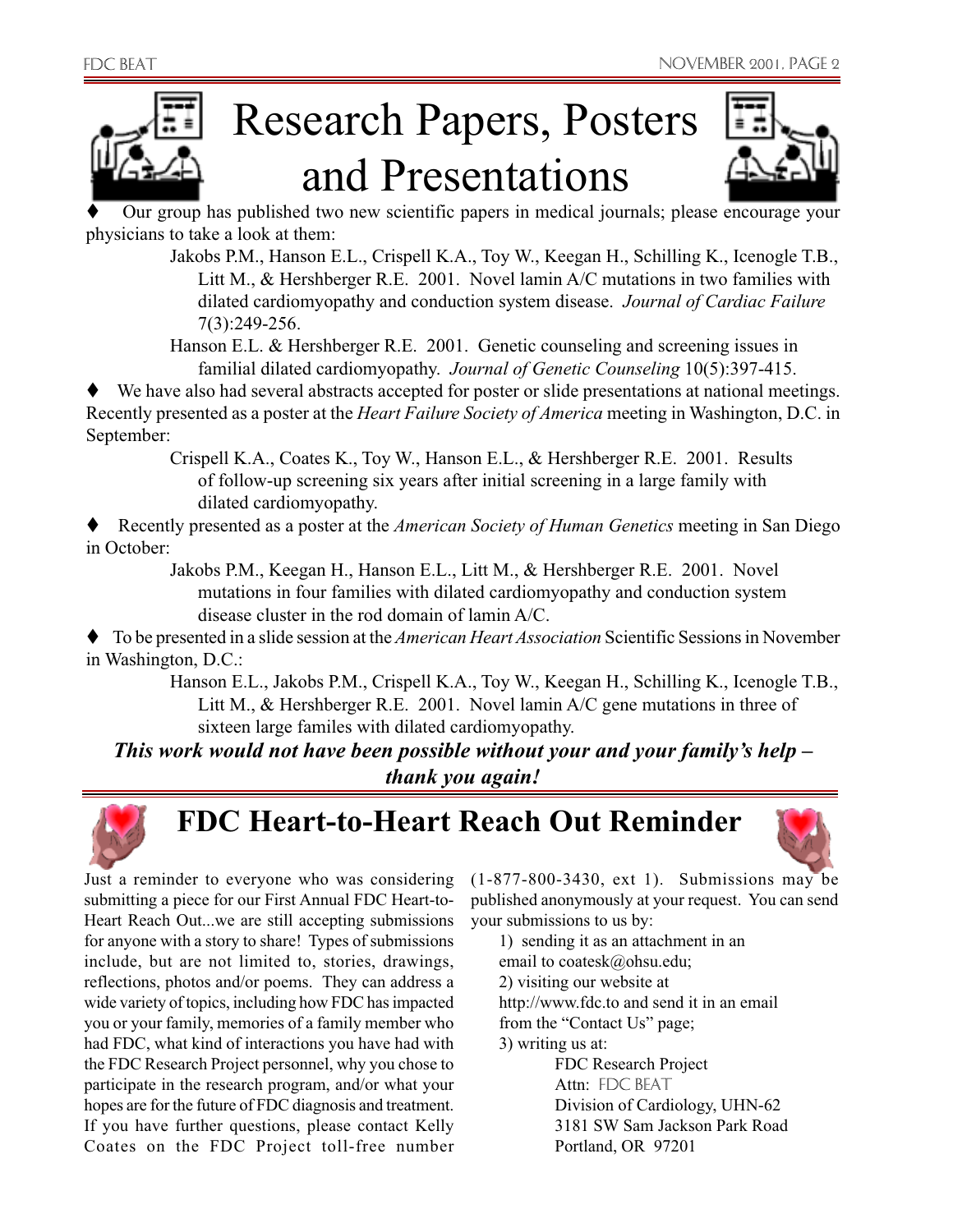

It is not easy to say goodbye! After three years of working on the FDC Research Project, I am leaving OHSU and Portland to move to Madison, Wisconsin. The bad news is that I will no longer physically be sitting in my office at OHSU. The good news, however, is that I will continue to work on the FDC project from Madison. You will still be able to reach me easily through out toll-free number (1-877-800-3430) by pressing my extension, or through email

(hansone@ohsu.edu). I feel privileged to continue working with all of you as well as with the talented personnel - physicians, scientists and research assistants who run the day-to-day operations of the FDC Research Project.

I would like to introduce Jessica Kushner, the genetic counselor who will be filling my position as a Research Associate

with the FDC Research Project. Jessica received a B.S. degree in Zoology and a M.S. degree in Genetic Counseling at the University of Wisconsin, Madison. After graduate school, Jessica worked for the Departments of Genetics and Perinatology at Kaiser Permanente in Portland. She now comes to us from the Section of Clinical Genetics at Chicago's Children's Memorial Hospital, where she has been a genetic counselor and clinical study coordinator. We are fortunate to have her coming on board with the FDC Research Project. Please help us to welcome her!

Looking back on the past three years, one of the most amazing parts of working on this project has been your unconditional willingness to help our research effort (making my job easy!). You have offered countless stories about your families and how they have been impacted by FDC. You have encouraged your brothers, sisters, parents, grandparents, children, aunts, uncles and cousins to participate in our project. You have offered to have your blood drawn, even though it may not have been the most pleasant experience! You have spent hours researching and compiling your family's medical information. You have called relatives

...You have made this your cause as well as ours...

who you hardly know or have not spoken with for years in order to gather more family history data. You have taught your physicians about FDC so that they might be able to help other patients in your situation. You have driven, sometimes several hours, to family screenings that we have organized in your area. You

have come up to OHSU and braved "the hill" and the confusion of our large university campus. You have allowed us to attend your heart transplants and obtain tissue from your old heart as we watched a new one be implanted! You have stayed in touch and updated us on the triumphs and losses your family has experienced more recently. You have helped us out even when it may not have been YOU who has FDC. In summary, you have made this your cause as well as ours.

Thank you for all you have done and continue to do to help make our project a success. I hope to be in touch with many of you in the coming weeks and months.

### **JC BFA Newsletter**

FDC BEAT is a triannual publication of the Familial Dilated Cardiomyopathy Project in the Division of Cardiology at Oregon Health & Science University in Portland, OR. The newsletter is not copyrighted and readers are welcome to photocopy its contents to share with family members and health professionals.

**Newsletter Layout/Design**: Kelly Coates, B.S. email: *coatesk@ohsu.edu*

#### **FDC Project Clinical Group:**

Ray Hershberger, M.D. Emily Hanson, M.S. Jessica Kushner, M.S. Kelly Coates, B.S. Warren Toy, B.S.